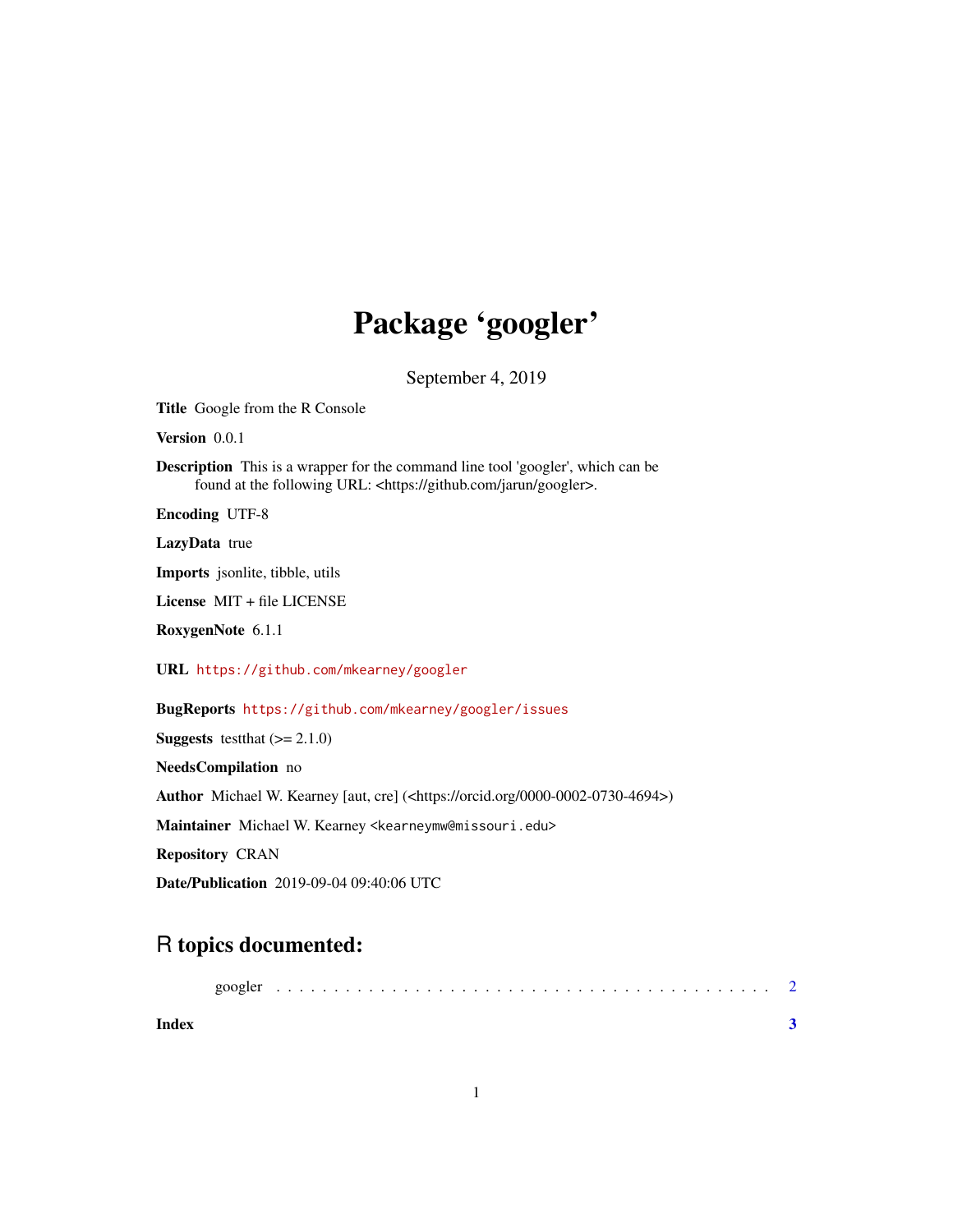<span id="page-1-0"></span>googler *googler*

#### Description

Searches Google and returns information about the results.

#### Usage

```
googler(query, start = NULL, count = NULL, news = NULL, tld = NULL,
  lang = NULL, exact = NULL, time = NULL, site = NULL,
 unfilter = NULL)
```
#### Arguments

| query    | Search query.                                                                                             |
|----------|-----------------------------------------------------------------------------------------------------------|
| start    | Start at the Nth result.                                                                                  |
| count    | Show N results-defaults to 10                                                                             |
| news     | Show results from news section.                                                                           |
| tld      | Country-specific search with top-level domain TLD, e.g., 'in' for India.                                  |
| lang     | Search for the language, e.g., 'fi' for Finnish.                                                          |
| exact    | Disable automatic spelling correction. Search exact keywords.                                             |
| time     | Time limit search, e.g., 'h5' (5 hrs), 'd5' (5 days), 'w5' (5 weeks), 'm5' (5<br>months), $y5'$ (5 years) |
| site     | Search a site using Google.                                                                               |
| unfilter | Do not omit similar results.                                                                              |
|          |                                                                                                           |

#### Value

A tibble data frame where each row represents one search result and columns contain information about each result–i.e., abstract, phrase matching, title, and URL.

#### Examples

```
## Not run:
## search google within past month
googler("rstats", time = "m1")
```

```
## search google news
googler_news("rstats")
```
## End(Not run)